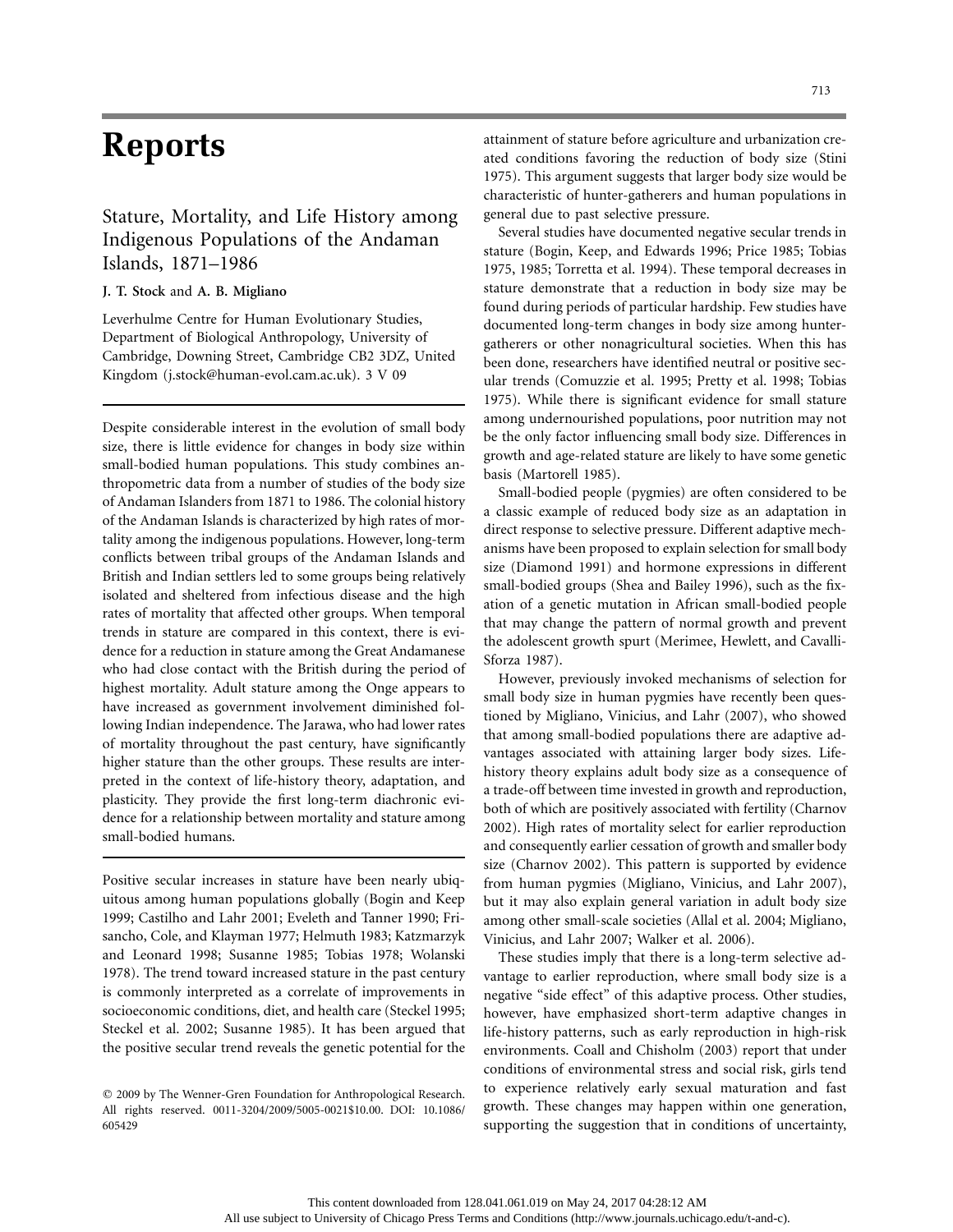it may be adaptive to reproduce earlier (Coall and Chisholm 2003). This would increase the chances of reproduction before death despite the consequences of small body size. While the pattern described by Coall and Chisholm is a short-term response rather than a long-term selective advantage for earlier reproduction, it shows the existence of a plastic relationship between rates of mortality and age at first reproduction. This relationship may also directly affect adult body size through a trade-off between time invested in growth and age at first reproduction.

To date, there has been insufficient study of the relationships between cultural change, health, mortality, and the pattern of growth among small-bodied human populations. This is primarily due to the paucity of sufficient diachronic anthropometric and demographic data. However, such an analysis would provide valuable evidence of the social, environmental, and biological factors affecting plastic and long-term adaptive changes in stature among small-bodied humans.

We used anthropometric data to track the relationships between social history, mortality, and adult stature among the indigenous populations of the Andaman Islands during the period of colonial occupation from 1871 to 1986. The historic circumstances and relatively late colonization of the Andaman Islands provide a unique opportunity to investigate the relationship between body size and cultural change among small-bodied hunter-gatherers. In this context, we address two primary questions. First, are there body-size differences between tribes who adopted different patterns of social relations with colonial governments? Second, does mortality rate correspond to adult stature among Andaman Islanders? Through consideration of the anthropometric history of Andaman Islanders in this context, this study is the first to test for a diachronic relationship between rates of mortality and stature within populations of small-bodied human foragers.

# Geography and Colonial History of the Andaman Islands

The Andaman Islands are a chain of islands situated in the Bay of Bengal, consisting of four primary islands: North Andaman, Middle Andaman, South Andaman, and, approximately 25 miles south, the relatively isolated Little Andaman (fig. 1). Their indigenous inhabitants, small-bodied "Negrito" hunter-gatherers (Cappieri 1974; Radcliffe-Brown 1964), have been the subject of intense interest and debate because of the combination of their phenotypic characteristics and controversial evidence of rare and early genetic lineages among these groups (Endicott et al. 2003; Palanichamy et al. 2006; Thangaraj et al. 2003, 2005). Although there were many tribes, they can be roughly defined geographically and linguistically as the Great Andamanese, the Onge, and the Jarawa. The term "Great Andamanese" describes multiple tribes of the coastal regions of North, Middle, and South Andaman who adopted friendly relations with the British but who maintained distinct dialects. The Onge and Jarawa are both considered to be part of a single Jarawa linguistic group, with the Onge originally occupying Little Andaman Island and the Jarawa the inland forests of South Andaman Island. The Onge and Jarawa were culturally and linguistically distinct from the Great Andamanese. Despite these distinctions, the tribal groups are generally considered to be morphologically homogenous (Cappieri 1974).

The history of colonialism in the islands and the differing interactions between tribal groups and the colonial settlers are highly relevant. Despite early descriptions of the islands by Chinese explorers and Marco Polo, they are rarely mentioned in historical records because they lie far north of common shipping routes (Chakravarti 1994). The Andamanese occasionally came into contact with Malay, Portuguese, and Dutch sailors from the sixteenth to eighteenth centuries, but they remained hostile toward anyone to land or be shipwrecked in the islands, probably because of their early interactions with Malay traders (Gupta 1994).

#### The British Colonial Period, 1858–1947

Because of the hostility of the islanders, the British failed to establish a consistent colonial presence before 1858 (Myka 1993). At this time the population of Great Andaman was approximately 6,000 (Portman 1899). Initially, interactions with the British were isolationist, but by the mid-1860s, relations with some of the Great Andamanese tribes were generally friendly as a result of a gift-giving policy (Myka 1993), to the extent that the Great Andamanese populations are often referred to as the "friendly" tribes. These friendly tribes lived in the coastal regions of the three main Andaman islands, but they were enemies of the Jarawa, who lived in the interior forest, and the Onge of Little Andaman Island. The existing hostility between the collective tribes of the Great Andamanese and the Jarawa and Onge dictated the nature of their colonial relations with these groups, as they remained isolationist toward the British after the establishment of the penal colony.

By the late 1860s, some of the Great Andamanese were encouraged to live in government homes established in Port Blair and other outpost locations nearby. The homes were supervised by convicts, who initiated and accelerated the spread of infectious diseases such as influenza and tuberculosis. The British had befriended the majority of tribes by the mid-1870s (Brander 1880), with the notable exception of the Onge and Jarawa. By 1875, syphilis had spread to all friendly tribes. Many who became sick in the residential homes retreated to the forest, where disease spread further. Between 1877 and 1880, a measles epidemic caused very high rates of mortality among the Andamanese populations. By 1900, the population of the Great Andamanese tribes had declined to approximately 600. The population continued to decline to a low of 19 individuals by the 1960s.

The Onge of Little Andaman Island remained isolated from the British until 1885. After contact, the remoteness of Little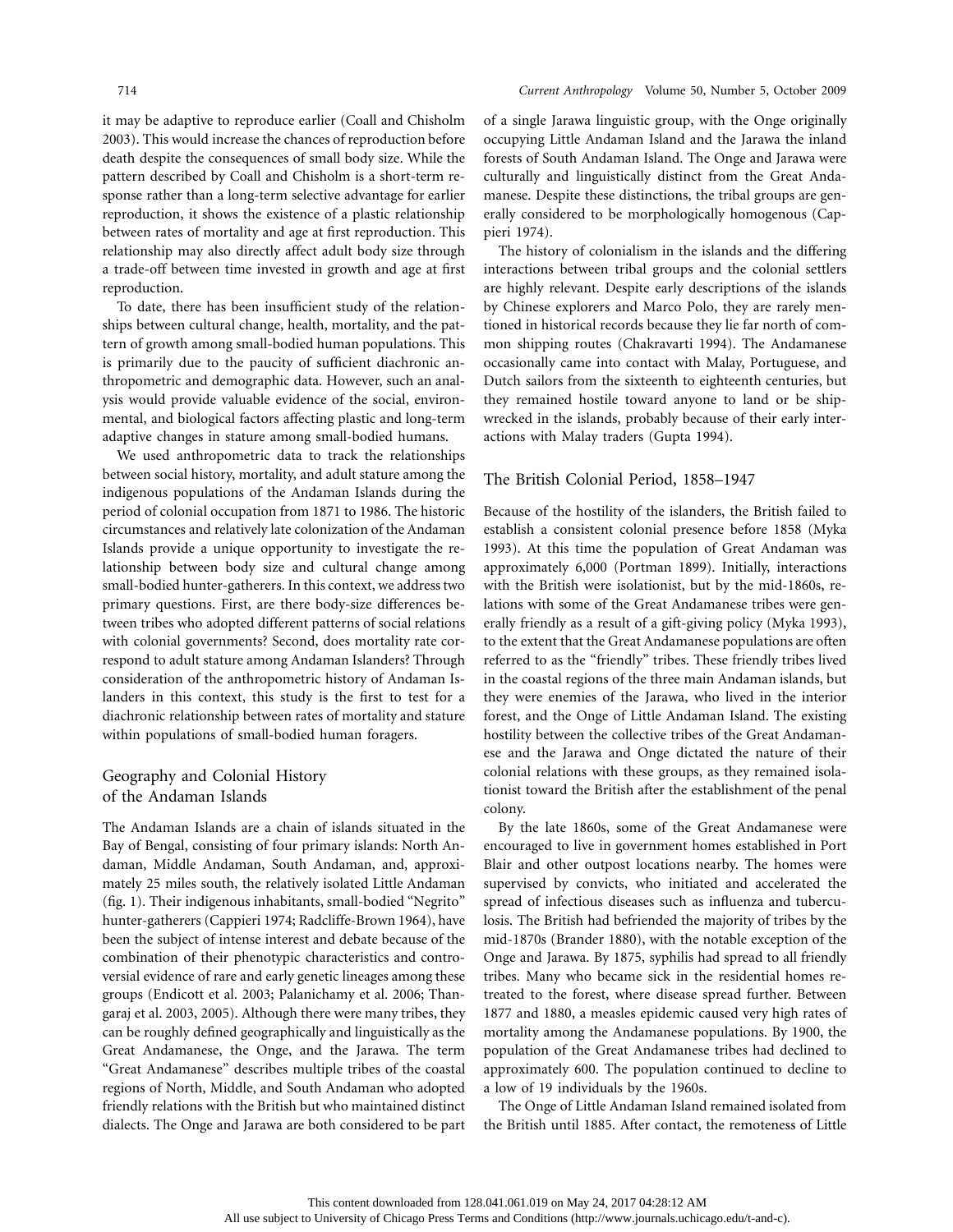

Figure 1. Location of the Andaman Islands and tribal distributions in the mid-1800s.

Andaman Island allowed for less frequent interaction when compared with the Great Andamanese tribes. In 1901, the population of the Onge was approximately 600, and their initial population numbers may not have been much higher. Estimates of Onge demography suggest that the period between 1911 and 1951 was particularly harsh in terms of disease and mortality. During this period there was a 76% decrease in the Onge population size (Kailash 1997).

The British tried to establish friendly relations with the Jarawa but consistently failed. In 1932, a Jarawa territory was officially recognized in the central and western regions of Middle Andaman Island and South Andaman Island. During World War II, the Andaman Islands were occupied and bombed by Japan, and it is thought that many Great Andamanese and some of the Jarawa were suspected of being British informants and were killed by Japanese soldiers (Kailash 1997).

# The Period of Indian Independence, 1947–Present

Following independence (1947), the Indian government had little involvement in the Andaman Islands, with a few notable

exceptions. In 1948, it sponsored research to determine the number and health status of the remaining Andaman Islanders (Guha 1952). At this point, the population of Great Andamanese was 23 (Cappieri 1974). The previously isolationist tribes had "been spared the fate of their more 'friendly' kinsmen, as a result of implacable hostility and comparative isolation" (Guha 1952, 1). According to the 1931 Census of India, the total population of "isolationist" tribes was approximately 370 individuals, 250 of which were Onge (Chatterjee 1955), although this probably underestimates the population of Jarawa. Even though the 1948 expedition was unable to obtain accurate population estimates for the Onge, they found members of the group to be in good health, with no signs of sexually transmitted diseases or tuberculosis (Guha 1952).

The Indian Constitution of 1950 initiated increased development, education, and health care for the tribal communities (Myka 1993). Despite this, the government had little effect on the lives of Andaman Islanders until the end of the 1960s, when social planning and exploitation of natural resources became more common. In the early 1970s, the Indian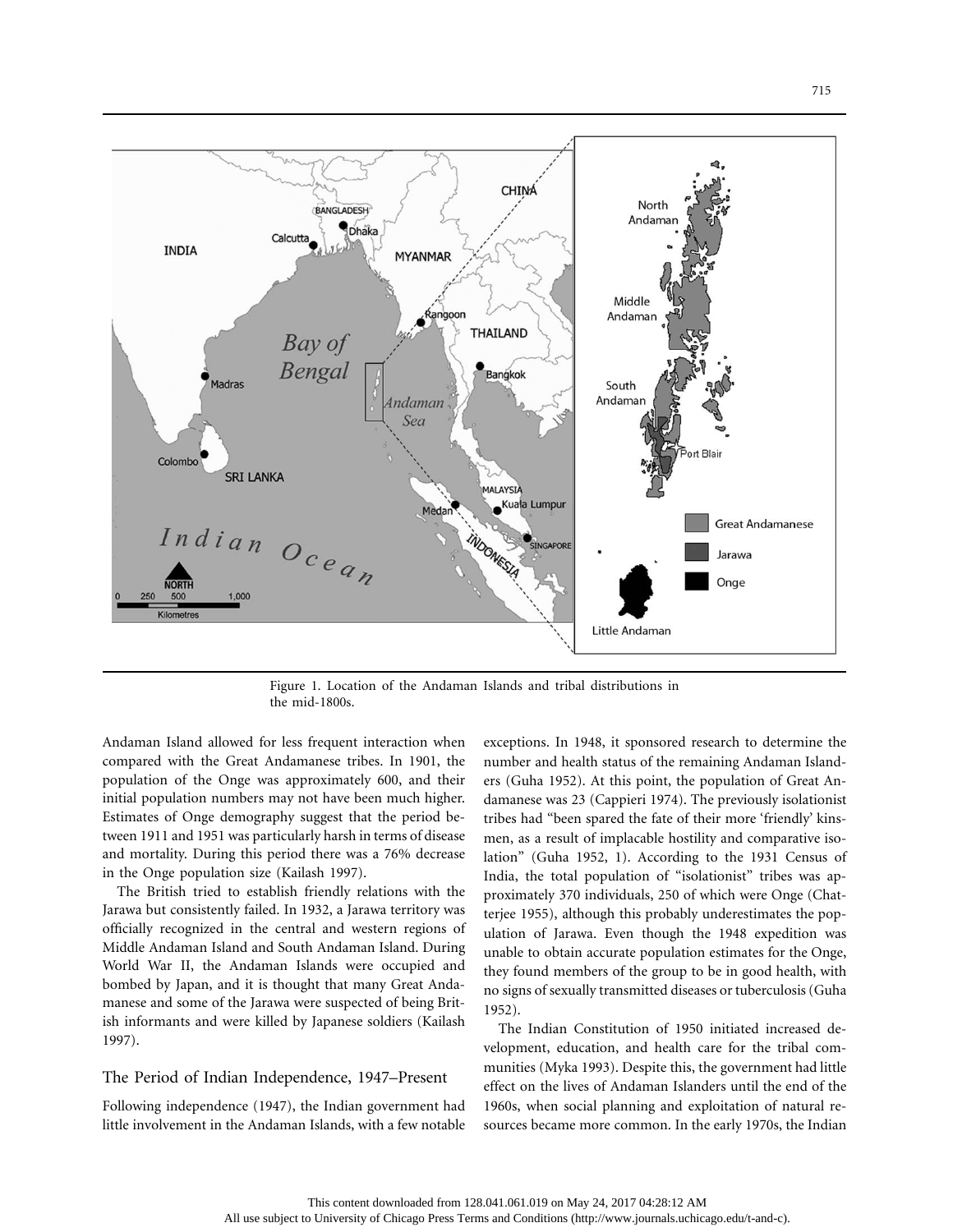government began to settle refugees on Little Andaman and soon thereafter opened the islands to forestry, while moving the Onge onto two small reserves (Kailash 1997). In 1968, the Indian government again tried to establish friendly relations with the Jarawa by taking three men captive and later releasing them with gifts. By 1974, they had established sporadic friendly relations with some of the Jarawa people.

A key element of the colonization history of the Andaman Islanders is that Great Andamanese, Onge, and Jarawa established friendly relations with the British and Indian governments at different times. The Great Andamanese tribes participated in the early British programs of commodity exchange, communal housing, and education (Brander 1880). Initially, the Onge and Jarawa groups either were outwardly isolationist toward foreign settlers or simply avoided contact (Man 1883; Radcliffe-Brown 1964). Among these tribes, the Onge were the first to adopt more friendly relations, and they were first studied anthropometrically by von Eickstedt in 1926–1927 (von Eickstedt 1934). The Jarawa of Great Andaman Island remained isolated until the 1970s. One remaining tribe in the Jarawa language family managed to avoid contact with the Indian government until 1991, on remote Sentinel Island (Cavalli-Sforza and Cavalli-Sforza 1995). These historical processes resulted in differences in nutrition, epidemics, and mortality rates among the different tribes and may have had long-term influences on growth and adult body size in these populations. The available evidence for changes in these factors is reviewed below.

### Dietary Changes

The subsistence strategy of precolonial Andaman Islanders was based on the exploitation of a variety of marine resources, roots, fruits, and honey from the forest and the communal hunting of wild pigs (Radcliffe-Brown 1964). These sources provided ample provisions with relatively little expenditure of energy as well as the capacity to prepare and store surplus food for later use (Man 1883). After the development of the penal colony and the construction of Andamanese "homes," some of the "friendly" Andamanese were provisioned with cultivated foods. It is known that several hundred acres of forest around Port Blair were cleared in the 1850s for the development of rice agriculture (Sen 1957). There is no evidence to suggest that the Andamanese, whether hunting and gathering or living in the British settlements, suffered from food shortages. Throughout World War II and during the initial decades of Indian independence, the few remaining Great Andamanese lived more or less as they had for decades, while the Onge and Jarawa lived as hunter-gatherers (Sanyal 1976). In the 1970s, however, the diet of the Onge shifted away from hunting and gathering to rice, wheat, coconut, and tortoise (Kailash 1997). Kailash (1997) estimates a caloric intake of 1,862 kcal/day/individual among the Onge in 1969 while living as hunter-gatherers increasing to 2,263 kcal/day in 1989 after the transition to a more agriculturally based diet.

These estimations are low but compatible with the estimated averages for forager populations (Kaplan et al. 2000). There was a reduction in the consumption of specific nutrients such as calcium, iron, vitamin A, and protein following the transition, which caused some health problems (Kailash 1997). Despite this, food shortage does not appear to have been a particular problem, at least for the Onge before 1970, when they shifted away from hunting and gathering. Unfortunately, there are no available records on caloric intake for other Andaman groups or for any of the groups during the previous century. While this limits our ability to confirm whether diets were adequate in different periods, there is no evidence to suggest that they were not.

#### Mortality, Fertility, and Demographic Changes

Demographic profiles and historical records from the Andaman Islands illustrate a dire picture of disease and health in the Andaman Islands after colonial settlement, particularly among the friendly tribes (table 1). Syphilis and tuberculosis, introduced by convicts of the penal colony, were common among the Great Andamanese, but diarrhoea and malaria also contributed to high rates of mortality (Man 1883). A measles epidemic in 1877 led to a death rate that approached 20% of the total population of Middle and North Andaman (Man 1883). A subsequent syphilis epidemic extended across the same geographic range and affected more than 60% of the population of the Great Andamanese (Man 1883). The extent to which these epidemics reached the Jarawa and Onge is not known, but demographic profiles suggest that the Onge suffered the highest mortality between 1911 and 1951. This im-

Table 1. Population estimates and estimated mortality rates of the various tribal groups in the Andaman Islands, 1858–1989

| Year | Population estimates |      |                     | Estimated deaths<br>$(1,000$ people/year) <sup>a</sup> |      |                     |  |
|------|----------------------|------|---------------------|--------------------------------------------------------|------|---------------------|--|
|      | Andamanese           | Onge | Jarawa <sup>b</sup> | Andamanese                                             | Onge | Jarawa <sup>b</sup> |  |
| 1858 | 4,800 <sup>b</sup>   |      |                     | NA                                                     | NA   | NA                  |  |
| 1867 | $3,000^{\rm b}$      |      |                     | 19.7                                                   | NΑ   | N A                 |  |
| 1901 | 625                  | 672  | 585                 | 23.3                                                   | NA   | NA                  |  |
| 1911 | 455                  | 631  | 114                 | 27.2                                                   | 6.1  | 80.5                |  |
| 1921 | 209                  | 346  | 231                 | 54.1                                                   | 45.2 | $-102.6$            |  |
| 1931 | 90                   | 250  | 120                 | 56.9                                                   | 27.7 | 48.1                |  |
| 1951 | 23                   | 150  | .                   | 74.4                                                   | 40.0 | NA                  |  |
| 1961 | 19                   | 129  | 500                 | 17.4                                                   | 14.0 | NA                  |  |
| 1971 | 19                   | 112  | 200                 | $\Omega$                                               | 13.2 | 60                  |  |
| 1981 | 19                   | 103  | 200                 | $\theta$                                               | 8.0  | 0                   |  |
| 1989 | 28                   | 100  | 200                 | -47.4                                                  | 2.9  | $\theta$            |  |

Note: Adapted from Myka (1993). NA = not available.

a Estimate of rate of mortality between year and previous census/population estimate, assuming that population change reflects mortality. Actual mortality rates would be higher because they would exclude births. <sup>b</sup>Values presented are estimates and are likely to be inaccurate, including all of the Jarawa population estimates.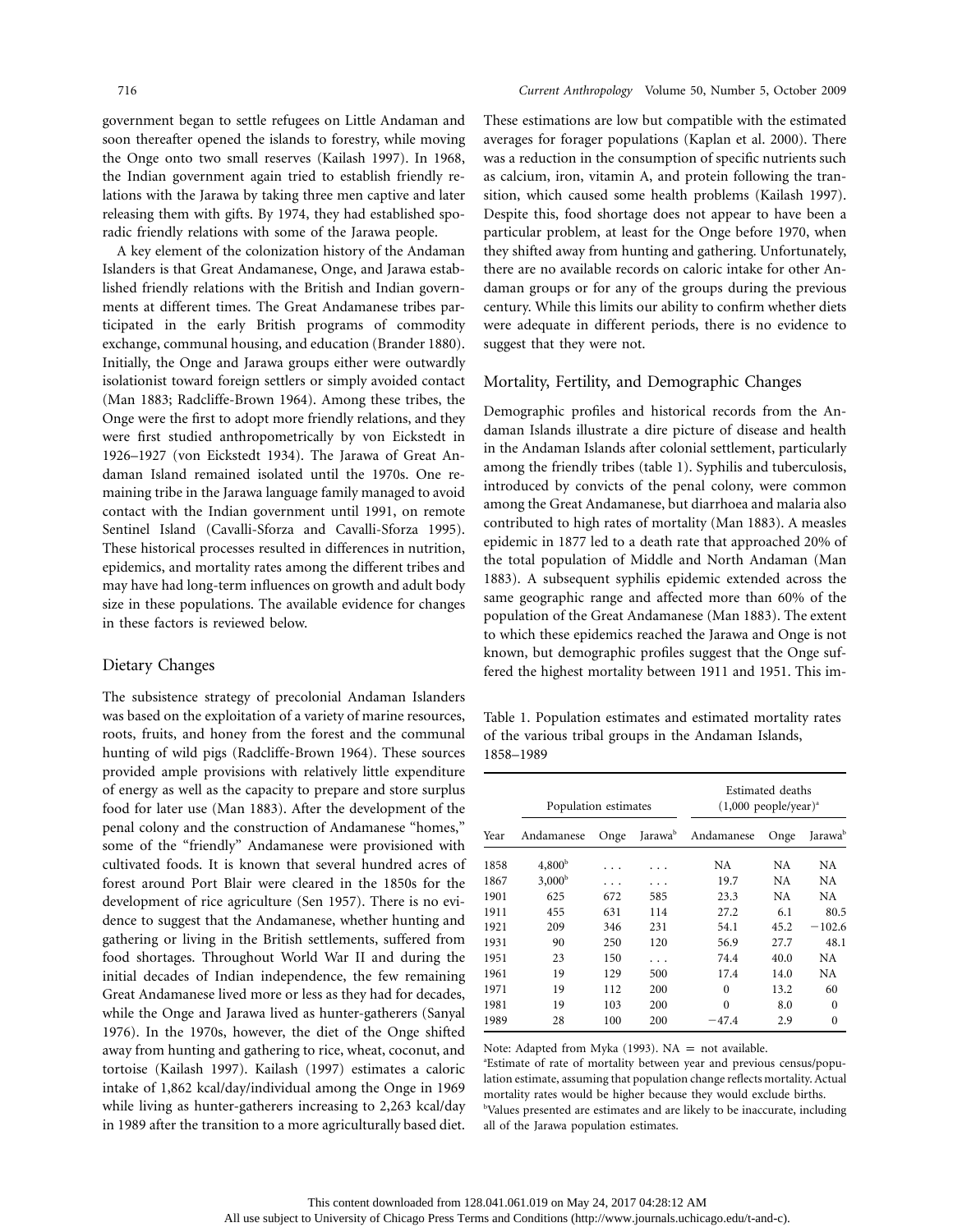Table 2. Sources of anthropometric data on the Andaman Islanders

|               |                   | Tribal group     |     | Males        | Females                 |          |              |                         |
|---------------|-------------------|------------------|-----|--------------|-------------------------|----------|--------------|-------------------------|
| Researcher    | Year <sup>a</sup> |                  | п   | Stature (cm) | SD.                     | n        | Stature (cm) | <b>SD</b>               |
| Brander       | 1879              | Great Andamanese | 15  | 148.42       | 4.60                    | 15       | 137.24       | 4.11                    |
| Man           | 1883              | Great Andamanese | 48  | 149.20       | $\cdots$                | 41       | 140.30       | $\cdots$                |
| Molesworth    | 1893              | Great Andamanese | 100 | 148.30       | $\cdot$ $\cdot$ $\cdot$ | 100      | 139.40       | $\cdots$                |
| von Eickstedt | 1927              | Great Andamanese | 10  | 146.80       | $\cdots$                | 22       | 138.50       | $\cdots$                |
| von Eickstedt | 1927              | Onge             | 42  | 148.10       | $\cdots$                | 38       | 138.40       | $\cdots$                |
| Guha          | 1948              | Onge             | 14  | 148.28       | 3.76                    | 15       | 137.86       | 4.13                    |
| Chatteriee    | 1952              | Onge             | 27  | 147.79       | 6.69                    | 23       | 138.95       | 3.96                    |
| Cipriani      | 1954              | Onge             | 31  | 149.46       | 4.68                    | 20       | 139.23       | 3.44                    |
| Mitra         | 1962              | Onge             | 4   | 151.80       | $\cdot$ $\cdot$ $\cdot$ | 4        | 140.70       | $\cdots$                |
| Sarkar        | 1985              | Jarawa           | 8   | 155.03       | 5.56                    | 8        | 146.88       | 5.46                    |
| Sarkar        | 1986              | Jarawa           | 19  | 152.69       | 4.72                    | $\cdots$ | $\cdots$     | $\cdot$ $\cdot$ $\cdot$ |

a Year that anthropometric data were recorded (not always the same as the year they were published).

plies that they also suffered from diseases spread at the colony, but their relative isolation and hostility buffered some of the severity of these illnesses during the early colonial period.

In a population suffering extreme demographic transitions like the Andamanese, fertility is likely to be affected. One reason to expect a decrease in fertility is the difficulty in finding partners when the breeding population is reduced; this also increases the levels of endogamy, which is likely to further affect fertility levels (Headland 1987). The problem of finding a partner can be illustrated by the incompatible ages of spouses: "A significant proportion of Andamanese and Onge are reported to be barren because of the age differences of their spouses who have crossed the reproductive span" (Kailash 1997, 399). Further complications resulted from the epidemic of syphilis (Mukerjee 2003) and the fact that the Andamanese are monogamous and marriages do not take place with near consanguines (De 1970).

Although reported fertility rates are low among the Andaman Islanders (Great Andamanese = 3.5, Onge = 4.4), they are not particularly different from those observed in other regions of India (3.75 in 1971; Malhotra 1989). In 1893, the total number of births reported per Great Andamanese woman 45 years old or older was 3.2 (W. S. Molesworth, unpublished monograph, 1893; described in Cappieri 1967). Thus, the available evidence suggests that fertility among the Andaman Islanders may have been relatively stable over the past century without declines associated with specific demographic changes. This suggests that low fertility rates were not the primary cause of population decrease among indigenous Andaman Islanders.

Increased mortality rates, on the other hand, seem to have been the main cause of depopulation among Andamanese groups. There are no systematic records of rates of mortality per year; however, multiple indicators demonstrate extreme levels of mortality in different periods of contact. Homfrey (described in Cappieri 1953) noted that in 1866 at Port Mouat, 15 births were registered among the Andamanese population, and not one infant survived. W. S. Molesworth (un-

published monograph, 1893) later recorded 149 births among 100 Great Andamanese women, and only 26 children survived (a mortality rate of 82.6%). Malhotra (1989) reported an infant mortality rate of 60% among the Onge and high mortality rates among young adults (between 20 and 34 years old). A further 28.6% of Great Andamanese and 57.6% of Onge died before achieving reproductive age. A similar mortality profile has also been found in other small-bodied and Negrito groups in Africa and the Philippines (Migliano, Vinicius, and Lahr 2007). Given that there is almost no outgroup migration and that fertility rates appear to have been relatively stable, we use rates of population decrease as a proxy for mortality rates in this study.

The mortality rates among Andamanese Negritos are as high as those observed in other small-bodied groups and were probably the primary cause of depopulation. Because variation in adult body size can be followed through the nineteenth and twentieth centuries, the anthropometric history of these groups provides a rare opportunity to test the relationship between mortality rates and body size among small-bodied hunter-gatherers by considering adaptation and plasticity in life-history strategies. In the context of the colonial history of the Andaman Islands, we consider whether the differing patterns of colonial relations between the Great Andamanese, the Onge, and the Jarawa—and their respective influences on health—influenced body size in the Andamanese. When diachronic and spatial trends in stature are placed in the context of recent evidence for a relationship between mortality and stature in human populations, do patterns of mortality among the tribes of the Andaman Islands correspond with stature?

# Material

Anthropometric data used in this study were derived from 11 governmental and anthropological expeditions between 1879 and 1986 (table 2), measuring a total of 604 individuals  $(n = 604; M = 318, F = 286)$ . Data were first collected by E. S. Brander (1880) in 1879, 21 years after the British coloni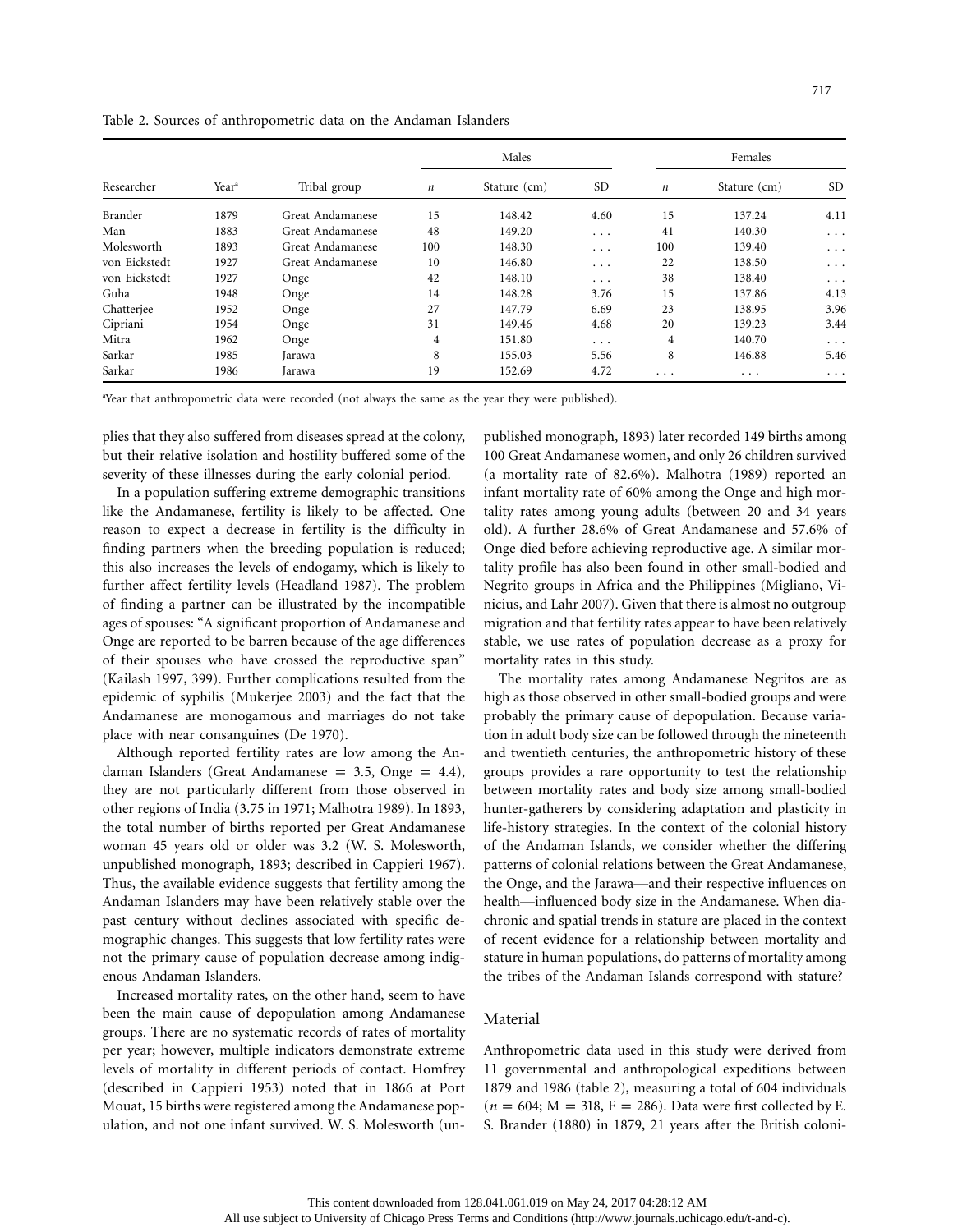zation of the island, while further measurements of the Great Andamanese were published by Man (1878, 1883, 1885) and W. S. Molesworth (unpublished monograph, 1893). In 1926–1927, von Eickstedt (1928, 1934) measured members of friendly tribes of Great Andaman and was the first to measure the stature of the Onge (fig. 2), followed by Guha (1952), Chatterjee (1955), Mitra (in 1962; Cappieri 1974), and Cipriani (1966). In 1985–1986, Sarkar (1989) conducted the first known anthropometric research among the Jarawa.

There are a number of limitations caused by the use of aggregate and historical data sets of this nature. Primarily, individual data are available for only a few studies, limiting the possible statistical analyses. Second, the collection of census and anthropometric data is complicated at best, and errors may have been introduced during the collection of data from populations with differing relations to the government or by different researchers. Although unlikely, we cannot exclude the possibility that in some of the cases, the same individual may have been measured by different researchers. Finally, small sample sizes limit the utility and reliability of regression analyses.

Despite these limitations, the data provided by these studies represent the only long-term diachronic anthropometric data of a small-bodied population in existence. The relatively late colonial occupation of the islands and the immediate interest in the anthropometric characteristics of their inhabitants by the colonists provide rare data collected shortly after colonization. In addition, the historic spacing of these anthropometric studies provides an opportunity to investigate the relationship between stature, health, and colonialism among hunter-gatherers. In the context of the history of social relations between the Andaman Islanders and the British and Indian governments, the available data also allow us to test for a relationship between the pattern of body-size adaptation and the population history of different tribes. In these contexts, the limitations of these data are frustrating; however, they provide the only known data set with which to test for morphological change of hunter-gatherers in the face of very high rates of mortality immediately following colonial settlement.

While the number of studies is small, and perhaps prohibitively so in the case of Great Andamanese body size, least squares regression was applied to sample-size-weighted population means to provide a basic heuristic indicator of diachronic changes in stature. Regressions were performed for the combined sample, ranging from 1879 to 1986 ( $n = 604$ ), and the subsets of the data that represented tribes who adopted either "friendly" or "isolationist" relations with the British and Indian governments. Locally weighted scatterplot smoothing (LOWESS; Trexler and Travis 1993) was used in



Figure 2. Great Andamanese, late nineteenth century. From the photographic collection of Maurice V. Portman, courtesy of the Natural History Museum, London.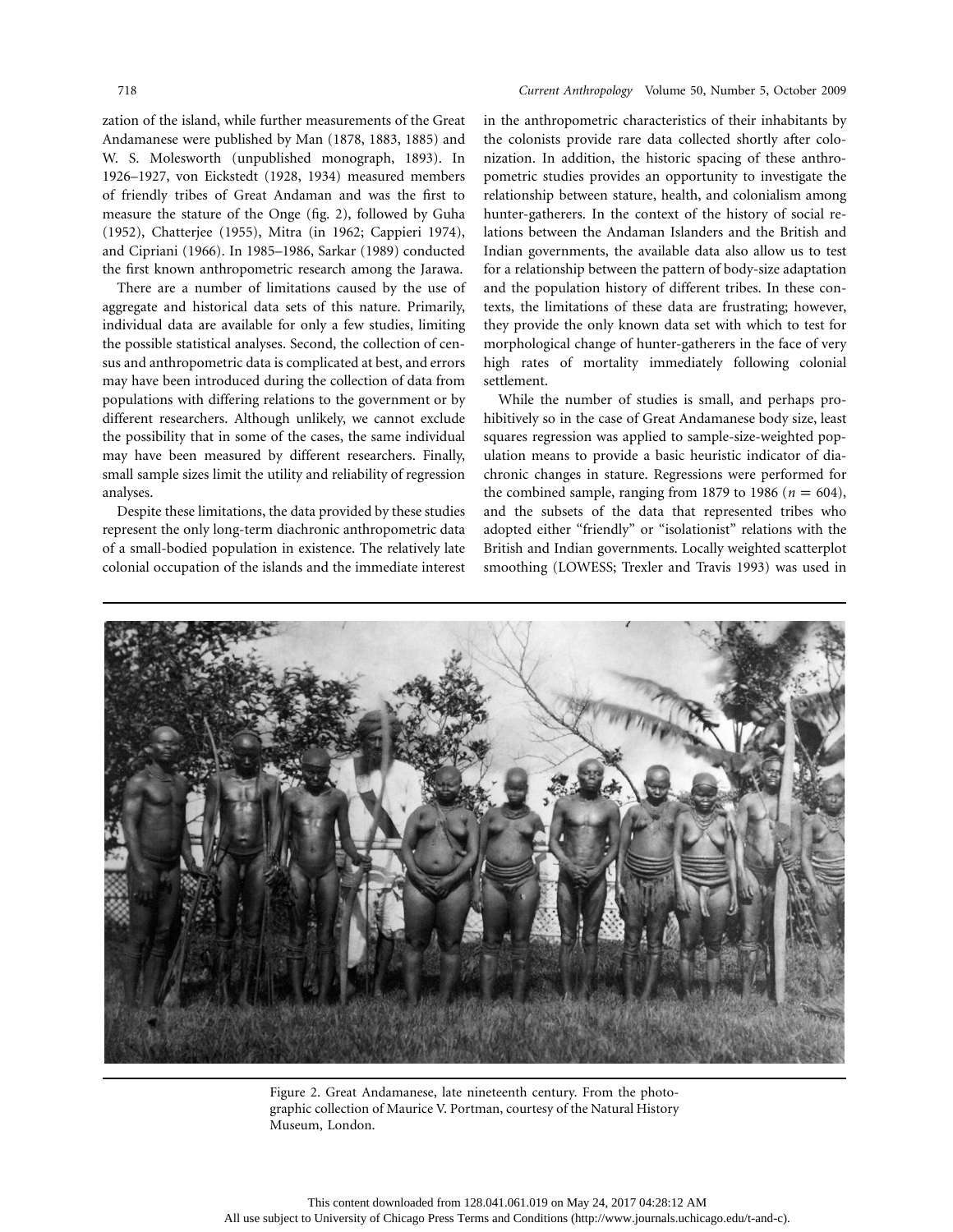bivariate scatterplots to explore temporal trends in stature. Mortality rates were estimated from the rate of population change per year between two subsequent census/population estimates, assuming that population change reflects mortality. This produces conservative estimates that exclude births, and as such, they underestimate actual mortality rates. These estimates are used to test for a relationship between mortality and stature.

#### Results

If we compare stature of the Andaman Islanders with the study date for the combined samples, there appears to be a very modest increase in stature among both men and women (table 3), despite fluctuations throughout the past century. The slope of the female data (0.0104) between 1879 and 1985 suggests that there was a slight nonsignificant increase in adult stature (ca. 1 cm/100 years;  $r^2 = 0.041$ ,  $P = .577$ ). A comparable analysis of male stature versus date identifies a stronger positive secular trend, with male stature increasing on average 2.4 cm/100 years. Although the correlation for this analysis remains low ( $r^2 = 0.280$ ), the regression is nonsignificant at the 95% confidence level ( $P = .094$ ). These results suggest a broad pattern of stability in stature through time; however, they are potentially misleading because of the combination of different tribal groups.

By subdividing into Great Andamanese "friendly" and Onge and Jarawa "isolationist" tribal groups, the results correspond with the inflections in the combined data set more closely. Weighted regressions of sample means illustrate a decrease in stature  $(-4.7 \text{ cm}/100 \text{ years})$  among males of the tribes with friendly relations with the British between 1879 (Brander 1880) and 1927 (von Eickstedt 1928). While nonsignificant and tenuous because of the number of samples, the morphological trend is suggestive of a decrease in stature among friendly tribes in the early colonial period and following the period of most severe mortality.

The earliest study of the Onge (1927) recorded male stat-

ures that were similar to those of the Great Andamanese measured on the same expedition and those of the Onge measured by Guha in 1948. Subsequent studies recorded higher values, which increased until the most recent study in 1962. Statures reported by Sarkar for the Jarawa in 1985–1986 are the highest values recorded for the Andaman Islanders. Overall, if we consider stature among the Onge and Jarawa collectively, as tribes who remained isolationist toward the British, there is an increase in stature following the initial study in 1948 (Guha 1952) that equates to a rate of approximately 8.9 cm/100 years (slope = 0.089;  $r^2 = 0.717$ ,  $P =$ .016). However, this comparison is heavily influenced by recent body size data of the Jarawa and does not consider potential differences in body size between the Jarawa and Onge. Considering only the Onge males produces a nonsignificant regression ( $P = .389$ ) with a modest correlation between the variables ( $r^2 = 0.252$ ) and a considerably lower slope of 0.036, equivalent to a 3.6 cm/100 year increase in stature within this group (fig. 3).

The Great Andamanese females show a relative stability in stature among the friendly Great Andamanese tribes (fig. 4), with only a modest decrease during this period  $(-1.8 \text{ cm})$ 100 years; table 3). Statures of Onge women recorded by Guha in 1948 were among the lowest recorded and were lower than the mean stature of Onge women measured by von Eickstedt (1934). Subsequent larger anthropometric surveys by Chatterjee (1955) and Cipriani (1966) recorded higher statures for the Onge women in 1952 and 1954. The small study of eight Onge by Mitra in 1962 (Cappieri 1974) reported higher statures than any of the previous studies and contributes to a modest but nonsignificant positive relationship ( $r^2 = 0.329$ ,  $P = .312$ ) between Onge stature and the date of study. Although there are limitations to this comparison based on von Eickstedt's and Brander's data, if we accept these measurements as being indicative of mean statures at this time, the results suggest an increase in women's stature between 1948 and 1962, a result that reaches statistical significance in this

Table 3. Regression coefficients and rates of stature change, weighted sample means

| Tribes and sex    | Temporal range | Data sets      | Total $n$ | Slope   | Intercept | r <sup>2</sup> | $\boldsymbol{P}$ | Rate of change<br>(cm/100 years) |
|-------------------|----------------|----------------|-----------|---------|-----------|----------------|------------------|----------------------------------|
| All:              |                |                |           |         |           |                |                  |                                  |
| Female            | 1879-1985      | 10             |           |         | 120.49    |                | .598             |                                  |
|                   |                |                | 286       | .010    |           | .036           |                  | 3.6                              |
| Male              | 1879-1986      | 11             | 318       | .024    | 102.29    | .280           | .094             | 2.4                              |
| Great Andamanese: |                |                |           |         |           |                |                  |                                  |
| Female            | 1879-1927      | $\overline{4}$ | 178       | $-.018$ | 173.15    | .087           | .706             | $-1.8$                           |
| Male              | 1879-1927      | $\overline{4}$ | 173       | $-.047$ | 4,323.55  | .767           | .124             | $-4.7$                           |
| Onge:             |                |                |           |         |           |                |                  |                                  |
| Female            | 1927-1962      | 5              | 100       | .028    | 84.83     | .329           | .312             | 2.8                              |
| Male              | 1927-1962      | 5              | 118       | .036    | 79.18     | .252           | .389             | 3.6                              |
| Onge and Jarawa:  |                |                |           |         |           |                |                  |                                  |
| Female            | 1927-1985      | 6              | 108       | .103    | $-61.53$  | .582           | .078             | 10.3                             |
| Male              | 1927-1986      | $\overline{7}$ | 145       | .089    | $-24.82$  | .717           | $.016*$          | 8.9                              |

\*Statistically significant regression (P ≤ .05).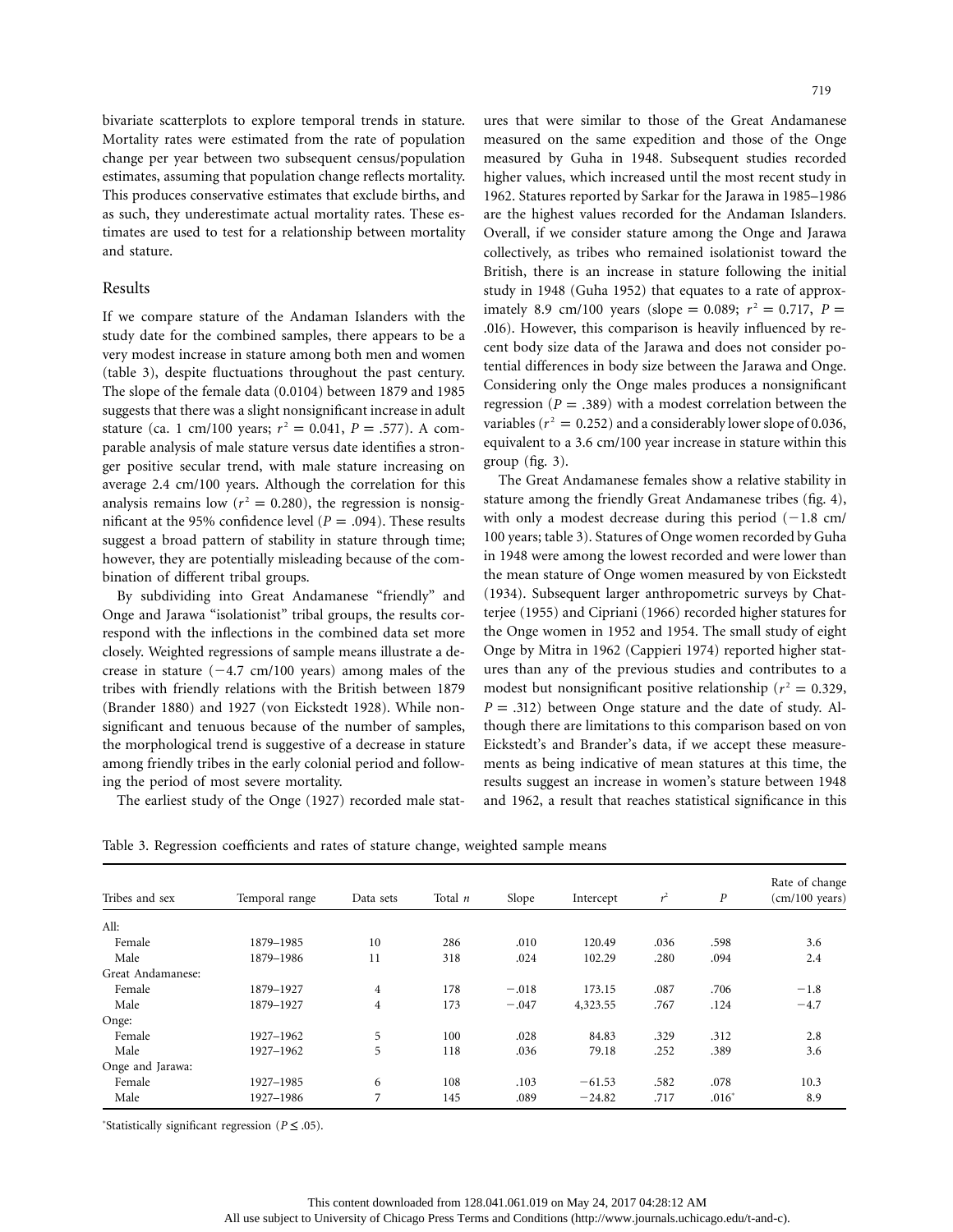

Figure 3. Mean statures for male Andaman Islanders versus time by population and with locally weighted scatterplot smoothing (LOWESS; 11 samples, total  $n = 318$ ). Points are derived from the studies described in table 2. LOWESS lines are based on Epanechnikov line fitting of 75% of points.

interval. The mean stature of eight Jarawa women measured in 1985 (Sarkar 1989) is the highest value recorded. While the relationship of statures across this interval suggests a reasonable positive secular trend in stature, the inclusion of the Jarawa data is clearly driving the results. At present, there is insufficient data to determine whether Jarawa stature has changed through time or whether this study is identifying previously undocumented morphological differences between groups. It is possible that larger body size is a general morphological characteristic of the Jarawa, due to either genetic differences or their relative isolation from diseases associated with colonial relations. ANCOVA was used with an interaction effect to test for homogeneity of regression slopes. The results indicate that there are significant differences in temporal trends in stature between the tribal groups among both the males ( $P = .019$ ) and the females ( $P = .006$ ). While the evidence for secular trends based on regression analyses can be considered only tentative because of the limitations of the data available, there are significant differences in stature between tribal groups.

To test whether differences in mortality can be correlated with differences in stature, population size estimates were used to estimate mortality rates (table 1) and were compared with statures throughout the colonial period, using cubic regression. The results show a strong relationship between stature and mortality in the previous decade (or since the preceding population estimate or census). Figure 5 illustrates that higher mortality rates are clearly associated with lower mean statures. The relationship between stature and mortality is strong and statistically significant among males ( $r^2 = 0.892$ ,  $P = .001$ ) and females  $(r^2 = 0.859, P = .006)$ . These results provide reasonable evidence that despite diachronic trends and tribal differences in stature, variation in body size among the Andaman Islanders is related to differences in mortality.

# Discussion

The comparison of anthropometric data among indigenous Andaman Islanders suggests that there was a general reduction in stature among the Great Andamanese tribes that adopted friendly relations with the British early in the colonial history of the islands. This trend is associated with high rates of mortality from infectious diseases spread through the colonial settlements into the tribal regions throughout Middle Andaman Island and North Andaman Island. The general decline in stature during this period corresponds with a period of sustained high rates of mortality. Despite inherent limitations in the current data set, it provides the best available evidence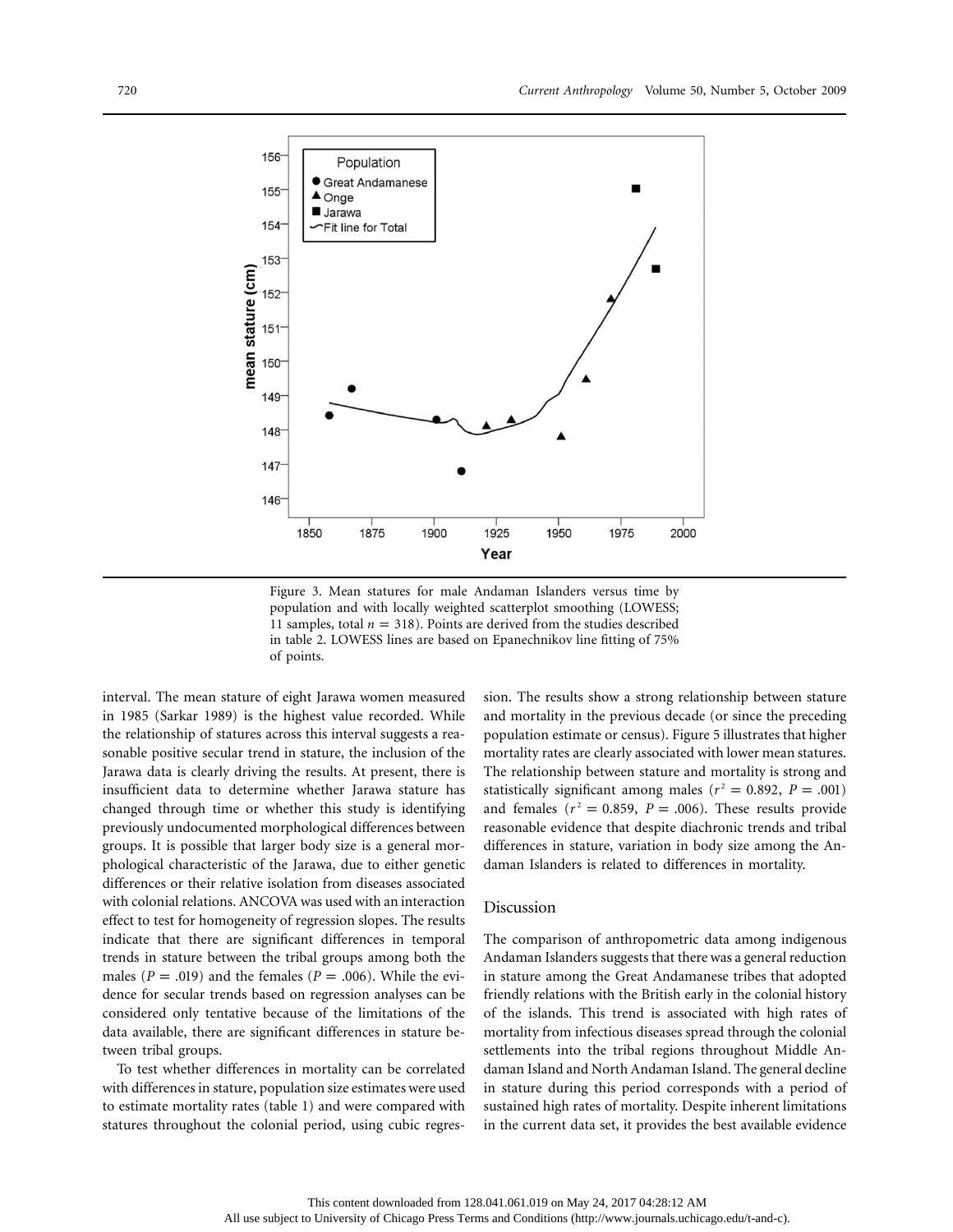

Figure 4. Mean statures for female Andaman Islanders versus time by population and with locally weighted scatterplot smoothing (LOWESS; 10 samples, total  $n = 286$ ). Points are derived from the studies described in table 2. LOWESS lines are based on Epanechnikov line fitting of 75% of points.

for diachronic change in physique among small-bodied hunter-gatherers, and it is the first tentative evidence of a negative secular trend among these groups.

The tribes who remained isolationist throughout the early colonial period were more successful at avoiding infectious disease. The population of these tribes did not collapse to the extent of the friendly tribes, although the estimated population of Onge decreased dramatically between 1901 and 1951. The first Onge anthropometric data (1927) was collected in the middle of a 40-year period of high mortality. At this time, mean statures of the Onge were comparable with the recorded statures of the friendly tribes during the height of their epidemics. Over the following 2 decades, consistently higher adult statures were recorded for the Onge. This suggests that there was a rapid period of rebound in growth during the early independence period, when government interaction was at a minimum and the Onge lived as hunter-gatherers. The Onge were undoubtedly affected by disease and elevated mortality as a result of the British attempts to establish relations. The extent of morbidity and mortality in the early British colonial period before 1901 is poorly known, but the anthropometric history of the Onge suggests that health and mortality improved when the policy of colonization was relaxed.

The only published measurements of the Jarawa tribes are the highest recorded for both male and female indigenous Andaman Islanders. This may be the result of the relative isolation and hostility of the Jarawa tribes toward both the colonial settlers and the friendly Andamanese tribes. Although earlier demographic estimates for the Jarawa suggest that the population was more stable than the Onge or the Great Andamanese throughout the colonial history of the Islands, there is no temporal depth to the Jarawa anthropometric data. Their tall stature in the 1980s combined with the evidence for greater demographic stability suggests that they remained relatively healthy throughout the colonial period. It may be the case that the stature of the Jarawa represents a closer approximation of the genetic potential for growth among the other Andamanese tribes and that all other anthropometric data reflect in part the difficult history of the Andamanese people. Overall, the rates of decline in stature suggested by the Andaman Islander data appear to be among the highest rates of change in stature observed in recent human populations (Eveleth and Tanner 1990).

The reasons for negative secular changes for the Great Andamanese cannot be explored in detail with the available data set. The body size of these populations may have been influenced by different, nonexclusive factors. The most likely al-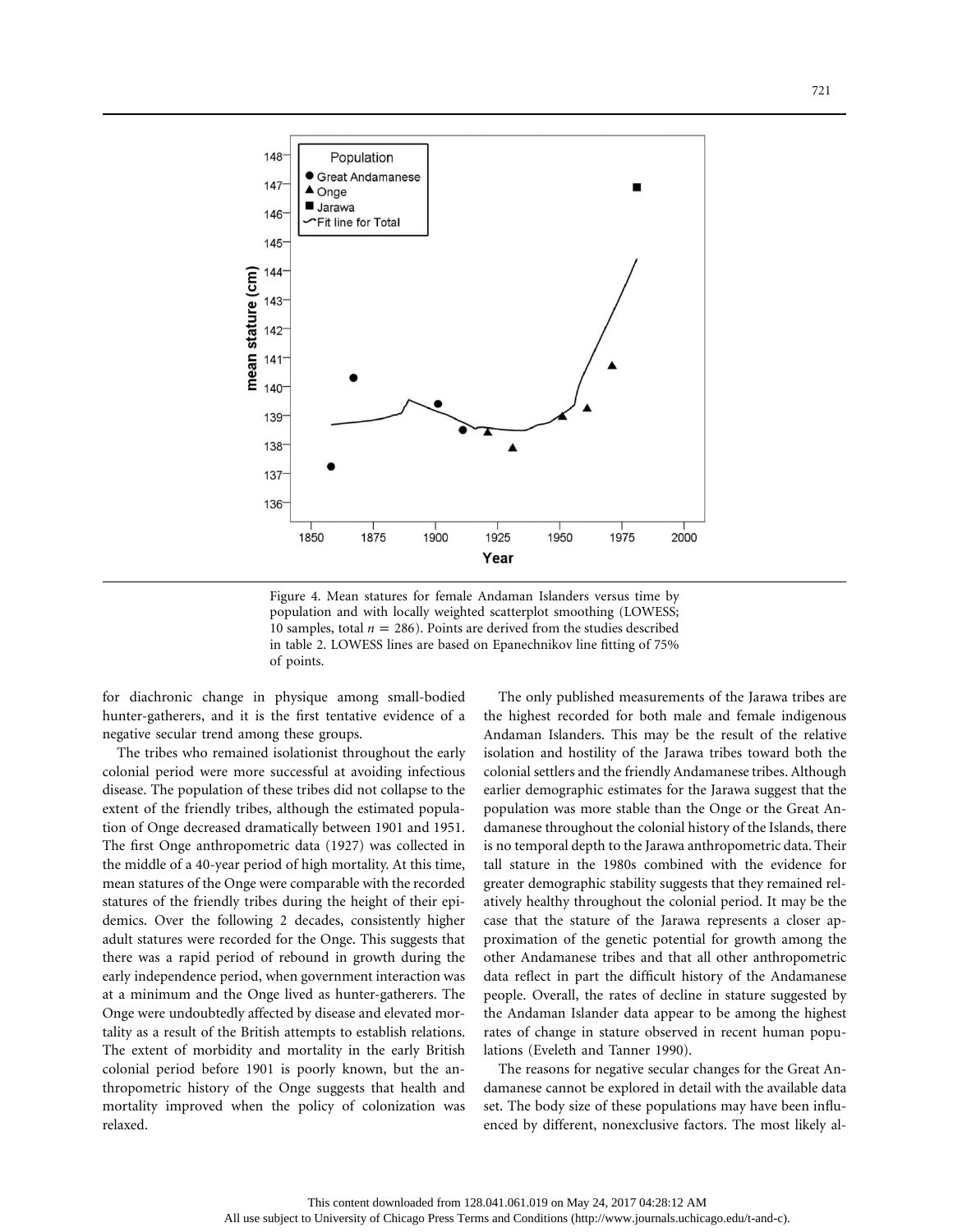

Figure 5. Estimated mortality rates and stature in the Andaman Islands by sex and using weighted cubic regression (21 samples, total  $n = 604$ ).

ternate explanation would be poor nutrition related to dietary changes after contact, where there would be a trade-off between growth and metabolic maintenance. However, there is no evidence of significant and permanent changes in diet until the 1970s (Kailash 1997), long after the Andamanese had gone through a reduction in body size. Another possibility is that higher incidences of disease lead to a readjustment of energetic investment as a consequence of adaptive trade-off between immunological repair and both growth and body maintenance, negatively affecting adult body size (Bogin, Varela-Silva, and Rios 2007). Both poor nutrition and slow growth lead to late sexual maturation and late reproduction, which results in a trade-off between growth and reproduction (Stearns 1992). Although there is no known data of age at first reproduction among the Andamanese, an interesting report suggests that there is strong pressure for early reproduction. Sudarsen (1994) showed that in 1988, all Onge girls 11 years old or older were married, and the only three Great Andamanese women older than 14 years were married as well. This is weak evidence for early reproduction; however, the Andamanese seem to follow the pattern described for other small-bodied groups in which high mortality rates and depopulation lead to pressure for early reproduction, which may indirectly influence growth and adult body size.

In the case of other small-bodied and Negrito groups, the relationship between mortality, reproduction, and body size has been shown to be adaptive, shaped by natural selection for earlier reproduction, consequently leading to small body size (Migliano, Vinicius, and Lahr 2007). In this study, a reduction in body size is observed among the Andaman Islanders over a span of 48 years in the early colonial period. Increased mortality rates may have also increased selective pressures for early reproduction, especially on an island where body size reduction can happen rapidly (Millien 2006). However, it is unlikely that genetic (adaptive) changes would be manifest in such a short period, especially in such a small and declining population in which the strength of selective pressures is likely overcome by drift (Hawks et al. 2007; Kimura 1983).

It is possible that high mortality rates shaped life-history strategies and consequently body size of the Andamanese Negritos before contact, given that Andamanese adult body size has always been in the range of the African Pygmies and other Negrito references for historical body size. With the increased mortality rates after contact, reduction in body size may have been intensified by plastic mechanisms such those proposed by Coall and Chisholm (2003), where stressful environments and high risks of mortality lead to earlier reproduction.

The secular association between increased mortality levels and decreased body size in the Andamanese has two important implications for the evolution of diversity in human body size. First, both genetic adaptation and plastic responses to high rates of mortality lead to a reduction in body size (this is expected because plasticity is also adaptive and should in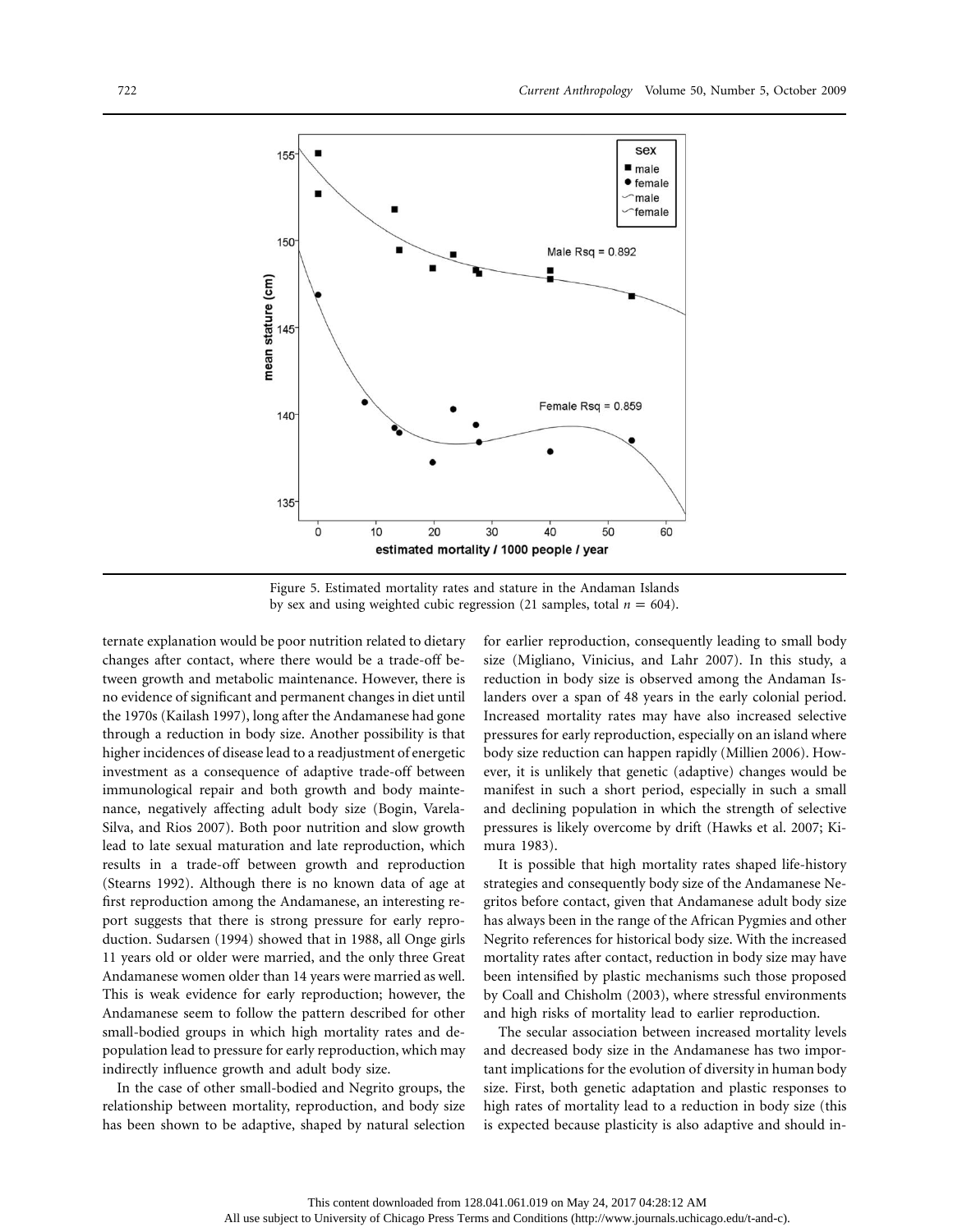crease the capacity of a fast response to the same environmental stresses). Second, small-bodied populations who are already at the extreme of one adaptive strategy (at the fast extreme of the life-history continuum) are still able to respond plastically to even higher mortality pressures, reducing body size even further. However, this does not seem to be a sustainable adaptive strategy, given that these populations were driven close to extinction.

#### Conclusions

Long-term variation in mortality, related to tribal differences in relations with the British and Indian settlers, appears to explain much of the variability in stature found among the indigenous Andaman Islanders. This colonial relationship led to differences in mortality among these tribes, which appears to have been a fundamental determinant of variation in body size. This interpretation is supported by evidence for a reduction in stature during the period of highest mortality among the Great Andamanese who had close relations with the British following their settlement in the 1850s. In contrast, Onge stature appears to have increased as government involvement in Little Andaman Island diminished following Indian independence in 1947. The Jarawa, who maintained isolationist relations with both the British and the Indian governments until recently and who are presumed to have had lower rates of mortality throughout the past century, have significantly higher stature than the other groups. The trends in stature noted among these groups follow life-history predictions, where high mortality rates lead to smaller body size; however, causation cannot be assumed here, and different factors could be responsible for this correlation, such as a combination of plastic and/or genetic adaptation to high mortality rates.

The available historical records in the Andaman Islands provide a rare diachronic sequence of human physique and demography during a colonial transition. Cultural change among the friendly tribes was abrupt and corresponded with very high rates of mortality, on the basis of which stature appears to vary. There is evidence of (*a*) reduced stature among tribal groups who maintained consistent and friendly relations with British settlers and (*b*) a correlation between stature and rates of mortality among the populations of the Andaman Islands. These results suggest that some aspects of body size among small-bodied populations may be driven by patterns of mortality related to relationships with neighboring populations. The observation of diachronic size reduction in relation to mortality among small-bodied humans may help us to understand the diversification of human body size and the process of island dwarfism (Foster 1964) in humans (Berger et al. 2008) and other hominins, such as *Homo floresiensis* (Brown et al. 2004), but it also informs us about possible interactions between plasticity and adaptation in the evolution of human phenotypic diversity.

#### Acknowledgments

We wish to acknowledge funding from the Leverhulme Trust, the Natural Environment Research Council, and Clare College, Cambridge. We thank Lucio Vinicius and Marta Mirazón Lahr for discussions of body size evolution, Christine White and Susan Pfeiffer for comments on an earlier version of this manuscript, and George Weber of the Andaman Association for helpful discussion and translation of key passages from von Eickstedt's work. We also thank eight anonymous reviewers for constructive comments that improved this manuscript.

# References Cited

- Allal, N., R. Sear, A. Prentice, and R. Mace. 2004. An evolutionary analysis of stature, age at first birth and reproductive success in Gambian women. [Proceedings of the](http://www.journals.uchicago.edu/action/showLinks?crossref=10.1098%2Frspb.2003.2623) [Royal Society B](http://www.journals.uchicago.edu/action/showLinks?crossref=10.1098%2Frspb.2003.2623) 271:465–470.
- Berger, L. R., S. E. Churchill, B. De Klerk, and R. L. Quinn. 2008. Small-bodied humans from Palau, Micronesia. PLoS ONE 3(3):e1780, doi:10.1371/journal.pone.0001780.
- Bogin, B., and R. Keep. 1999. Eight thousand years of economic and political history in Latin America revealed by anthropometry. [Annals of Human Biology](http://www.journals.uchicago.edu/action/showLinks?crossref=10.1080%2F030144699282651) 26(4):333–351.
- Bogin, B., R. Keep, and R. Edwards. 1996. Negative secular trend in stature for high SES Guatemalan boys. American Journal of Human Biology 8(1):110–111.
- Bogin, B., M. I. Varela-Silva, and L. Rios. 2007. Life history trade-offs in human growth: adaptation or pathology? [American Journal of Human Biology](http://www.journals.uchicago.edu/action/showLinks?crossref=10.1002%2Fajhb.20666) 19(5):631–642.
- Brander, E. S. 1880. Remarks on the aborigines of the Andaman Islands. Proceedings of the Royal Society of Edinburgh 10:415–424.
- Brown, P., T. Sutikna, M. J. Morwood, R. P. Soejono, Jatmiko, E. W. Saptomo, and R. A. Due. 2004. A new small-bodied hominin from the late Pleistocene of Flores, Indonesia. [Nature](http://www.journals.uchicago.edu/action/showLinks?crossref=10.1038%2Fnature02999) 431:1055–1061.
- Cappieri, M. 1953. Some essential features of Andamanese anthropology and demogenetics. Journal of the Anthropological Society of Bombay 7(2):1–38.
- ———. 1967. A note on Andamanese demography. Eugenics Review 59(4):251–257.
- ———. 1974. The Andamanese: cultural elements—elements of demogenetics, physical anthropology and raciology. Miami: Field Research Projects.
- Castilho, L. V., and M. M. Lahr. 2001. Secular trends in growth among urban Brazilian children of European descent. [An](http://www.journals.uchicago.edu/action/showLinks?crossref=10.1080%2F03014460110045146)[nals of Human Biology](http://www.journals.uchicago.edu/action/showLinks?crossref=10.1080%2F03014460110045146) 28(5):564–574.
- Cavalli-Sforza, L. L., and F. Cavalli-Sforza. 1995. The great human diasporas: the history of diversity and evolution. Reading, MA: Addison-Wesley.
- Chakravarti, A. 1994. Andaman and Nicobar: early history. *In* Andaman and Nicobar Islands: challenges to develop-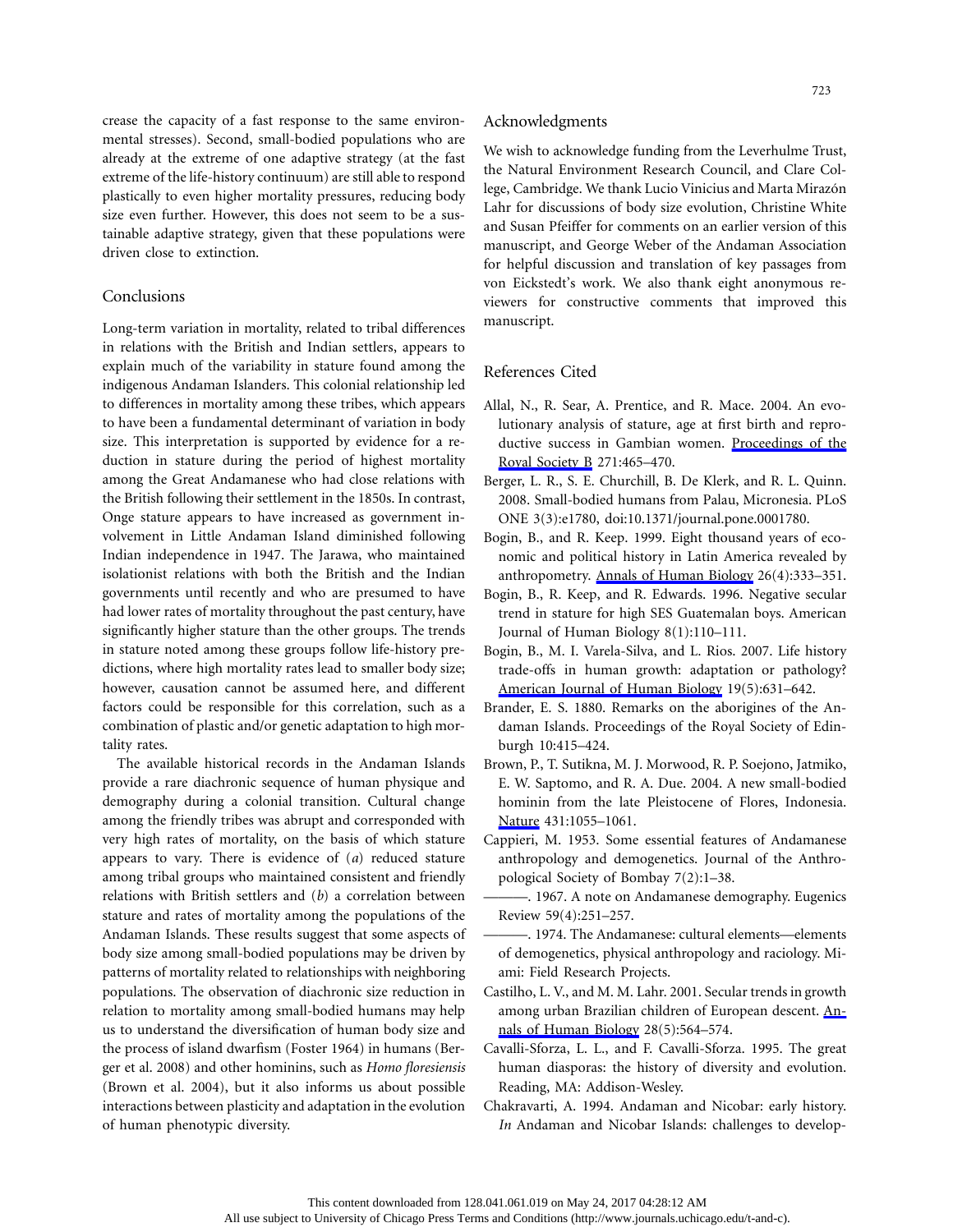ment. V. Suryanarayan and V. Sudarsen, eds. Pp. 20–37. Delhi: Konark.

- Charnov, E. L. 2002. Reproductive effort, offspring size and benefit-cost ratios in the classification of life histories. Evolutionary Ecology Research 4:749–758.
- Chatterjee, B. K. 1955. A comparative study of the different body proportions of the Onges of Little Andaman. Anthropologist 2:5–12.
- Cipriani, L. 1966. The Andaman Islanders. London: Weidenfeld & Nicolson.
- Coall, D. A., and J. S. Chisholm. 2003. Evolutionary perspectives on pregnancy: maternal age at menarche and infant birth weight. [Social Science and Medicine](http://www.journals.uchicago.edu/action/showLinks?crossref=10.1016%2FS0277-9536%2803%2900022-4) 57: 1771–1781.
- Comuzzie, A. G., R. Duggirala, W. R. Leonard, and M. H. Crawford. 1995. Population relationships among historical and modern indigenous Siberians based on anthropometric characters. Human Biology 67(3):459–479.
- De, D. 1970. A demographic study of the Onge of Little Andaman. Bulletin of the Anthropological Survey of India 19:111–126.
- Diamond, J. M. 1991. Why are pygmies small? [Nature](http://www.journals.uchicago.edu/action/showLinks?crossref=10.1038%2F354111a0) 354: 111–112.
- Endicott, P., M. T. P. Gilbert, C. Stringer, C. Lalueza-Fox, E. Willersley, A. J. Hansen, and A. Cooper. 2003. The genetic origins of the Andaman Islanders. [American Journal of](http://www.journals.uchicago.edu/action/showLinks?crossref=10.1086%2F345487) [Human Genetics](http://www.journals.uchicago.edu/action/showLinks?crossref=10.1086%2F345487) 72:178–184.
- Eveleth, P. B., and J. M. Tanner. 1990. Worldwide variation in human growth. New York: Cambridge University Press.
- Foster, J. B. 1964. Evolution of mammals on islands. [Nature](http://www.journals.uchicago.edu/action/showLinks?crossref=10.1038%2F202234a0) 202:234–235.
- Frisancho, A. R., P. E. Cole, and J. E. Klayman. 1977. Greater contribution to secular trend among offspring of short parents. Human Biology 49(1):51–60.
- Guha, B. S. 1952. Report of a survey of the inhabitants of the Andaman and Nicobar Islands during 1948–49. Bulletin of the Department of Anthropology, vol. 1. Calcutta: Government of India.
- Gupta, A. D. 1994. The Andaman-Nicobar Islands in the trade and navigation of the Bay of Bengal, 1500–1850. *In* Andaman and Nicobar Islands: challenges to development. V. Suryanarayan and V. Sudarsen, eds. Pp. 37–50. Delhi: Konark.
- Hawks, J., E. T. Wang, G. M. Cochran, H. C. Harpending, and R. K. Moyzis. 2007. Recent acceleration of human adaptive evolution. [Proceedings of the National Academy](http://www.journals.uchicago.edu/action/showLinks?crossref=10.1073%2Fpnas.0707650104) [of Sciences of the USA](http://www.journals.uchicago.edu/action/showLinks?crossref=10.1073%2Fpnas.0707650104) 104:20753–20758.
- Headland, T. N. 1987. Kinship and social behaviour among Agta Negrito hunter-gatherers. [Ethnology](http://www.journals.uchicago.edu/action/showLinks?crossref=10.2307%2F3773591) 26(4):261–280.
- Helmuth, H. 1983. Anthropometry and the secular trend in growth of Canadians. Zeitschrift für Morphologie und Anthropologie 74(1):75–90.
- Kailash. 1997. Human ecological stress and demographic decline: a case of Negritos of Andamans. Indian Journal of Social Work 58(3):382–402.
- Kaplan, H., K. Hill, J. Landcaster, and A. M. Hurtado. 2000. A theory of human life history evolution: diet, intelligence, and longevity. [Evolutionary Anthropology](http://www.journals.uchicago.edu/action/showLinks?crossref=10.1002%2F1520-6505%282000%299%3A4%3C156%3A%3AAID-EVAN5%3E3.0.CO%3B2-7) 9(4):156–185.
- Katzmarzyk, P. T., and W. R. Leonard. 1998. Climatic influences on human body size and proportions: ecological adaptations and secular trends. [American Journal of Physical](http://www.journals.uchicago.edu/action/showLinks?crossref=10.1002%2F%28SICI%291096-8644%28199808%29106%3A4%3C483%3A%3AAID-AJPA4%3E3.0.CO%3B2-K) [Anthropology](http://www.journals.uchicago.edu/action/showLinks?crossref=10.1002%2F%28SICI%291096-8644%28199808%29106%3A4%3C483%3A%3AAID-AJPA4%3E3.0.CO%3B2-K) 106:483–503.
- Kimura, M. 1983. The neutral theory of molecular evolution. Cambridge: Cambridge University Press.
- Malhotra, R. 1989. The Indian Island: an anthropological perspective. New Delhi: Mittal.
- Man, E. H. 1878. The Andaman Islands. Journal of the Royal Anthropological Institute 7:105–109.
- ———. 1883. On the aboriginal inhabitants of the Andaman Islands. Journal of the Royal Anthropological Institute 12: 69–434.
- -. 1885. On the Andaman Islands and their inhabitants. Journal of the Royal Anthropological Institute 14:253–272.
- Martorell, R. 1985. Child growth retardation: a discussion of its causes and its relationship to health. *In* Nutritional adaptation in man. K. Blaxter and J. C. Waterlow, eds. Pp. 13–26. London: Libbey.
- Merimee, T. J., B. Hewlett, and L. L. Cavalli-Sforza. 1987. Insulin-like growth factors in pygmies: the role of puberty in determining final stature. [New England Journal of Med](http://www.journals.uchicago.edu/action/showLinks?crossref=10.1056%2FNEJM198704093161503)[icine](http://www.journals.uchicago.edu/action/showLinks?crossref=10.1056%2FNEJM198704093161503) 316:906–911.
- Migliano, A. B., L. Vinicius, and M. M. Lahr. 2007. Life history trade-offs explain the evolution of human pygmies. [Pro](http://www.journals.uchicago.edu/action/showLinks?crossref=10.1073%2Fpnas.0708024105)[ceedings of the National Academy of Sciences of the USA](http://www.journals.uchicago.edu/action/showLinks?crossref=10.1073%2Fpnas.0708024105) 104(51):20216–20219.
- Millien, V. 2006. Morphological evolution is accelerated among island mammals. PLoS Biology 4(10):e321, 1863–1868.
- Mukerjee, M. 2003. The land of naked people: encounters with Stone Age islanders. Boston: Houghton Mifflin.
- Myka, F. P. 1993. Decline of indigenous populations: the case of the Andaman Islanders. Jaipur: Rawat.
- Palanichamy, M., S. Agrawal, Y. Yao, Q. Kong, C. Sun, F. Khan, T. K. Chaudhuri, and Y. Zhang. 2006. Comment on "Reconstructing the origin of Andaman Islanders." Science 311(5760):470a, doi:10.1126/science.1120176.
- Portman, M. V. 1899. A history of our relations with the Andamanese. India: Office of the Superintendent of Government Printing.
- Pretty, G. L., M. Henneberg, K. M. Lambert, and M. Prokopec. 1998. Trends in stature in the South Australian Aboriginal Murraylands. [American Journal of Physical Anthropology](http://www.journals.uchicago.edu/action/showLinks?crossref=10.1002%2F%28SICI%291096-8644%28199808%29106%3A4%3C505%3A%3AAID-AJPA5%3E3.0.CO%3B2-H) 106(4):505–514.
- Price, B. J. 1985. A possible negative secular trend in the South African Negro. South African Journal of Science 81(7):386.
- Radcliffe-Brown, A. R. 1964. The Andaman Islanders. New York: Free Press.
- Sanyal, S. 1976. Economy of a vanishing tribe of Little Andaman. Journal of Social Research 19(2):98–103.
- Sarkar, B. N. 1989. Anthropometric study of the Jarawa of